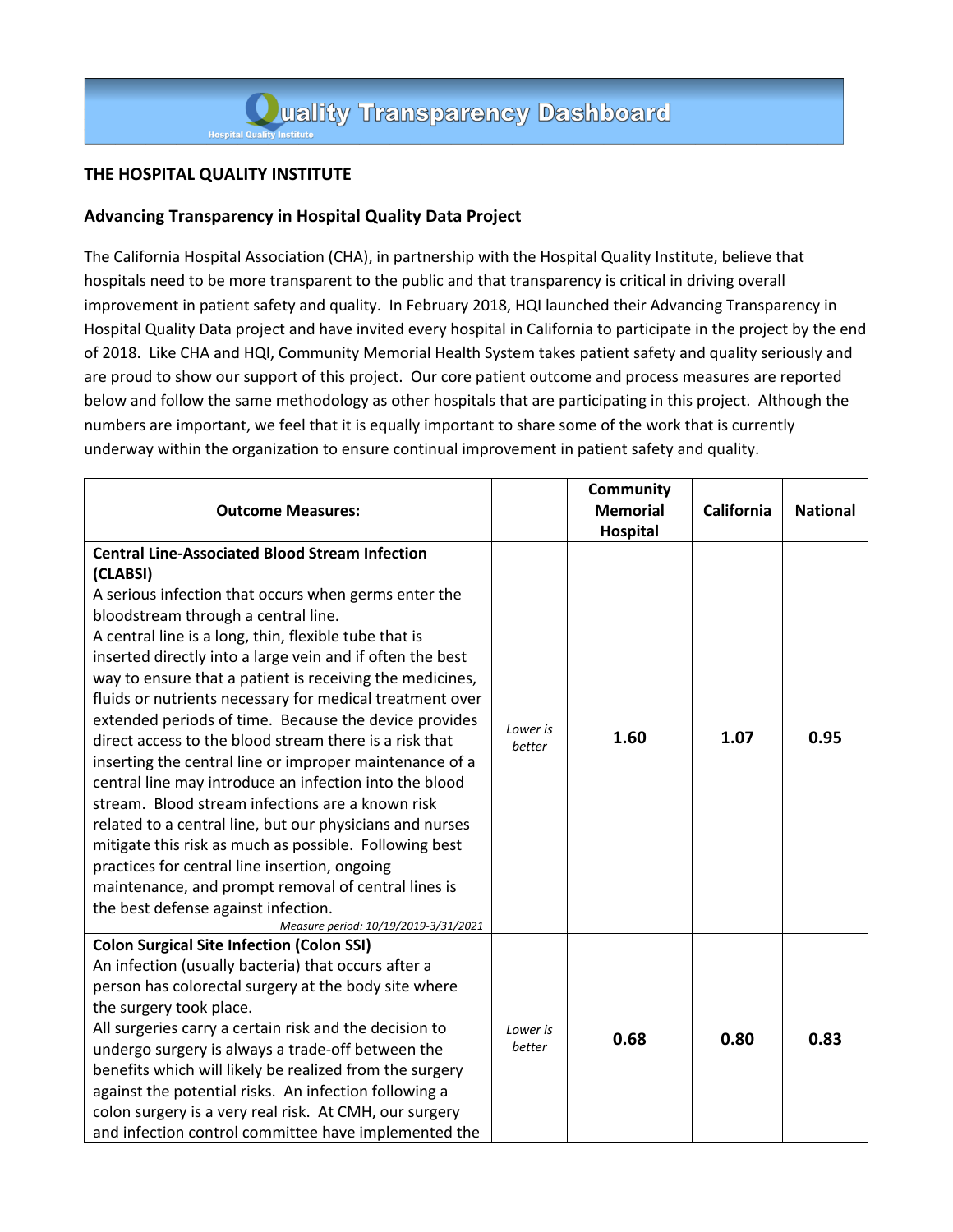| colorectal surgery bundle of best practices to help                                                                                                                                                                                                                                                                                                                                                                                                                                                                                                                                                                                                                                                                                                                                                                                      |                    |            |       |       |
|------------------------------------------------------------------------------------------------------------------------------------------------------------------------------------------------------------------------------------------------------------------------------------------------------------------------------------------------------------------------------------------------------------------------------------------------------------------------------------------------------------------------------------------------------------------------------------------------------------------------------------------------------------------------------------------------------------------------------------------------------------------------------------------------------------------------------------------|--------------------|------------|-------|-------|
| prevent infection. We have seen our infection rates                                                                                                                                                                                                                                                                                                                                                                                                                                                                                                                                                                                                                                                                                                                                                                                      |                    |            |       |       |
| decline from what is currently reported.<br>Measure period: 10/1/2019-3/31/2021                                                                                                                                                                                                                                                                                                                                                                                                                                                                                                                                                                                                                                                                                                                                                          |                    |            |       |       |
| Nulliparous, Term, Singleton, Vertex Cesarean Birth<br>Rate (NTSV)<br>The percentage of cesarean (surgical) births among<br>first-time mothers who are at least 37 weeks pregnant<br>with one baby in a head down position (not breach or<br>transverse).<br>Community Memorial Hospital is recognized as a "Baby<br>Friendly" hospital which is due, in part, to the ongoing<br>work of the Perinatal Highly Reliable Team. This team<br>of nurses and physicians focus their attention on<br>improving outcomes of mothers and babies at CMH.<br>We share our data through the California Maternal<br>Quality Care Collaborative's (CMQCC) Maternal Data<br>Center and partner with hospitals across the state to<br>ensure that we provide our moms and babies with the<br>best possible care.<br>Measure period: 1/1/2020-12/31/2020 | Lower is<br>better | 20.30      | 23.20 | 25.90 |
| <b>Sepsis Mortality</b>                                                                                                                                                                                                                                                                                                                                                                                                                                                                                                                                                                                                                                                                                                                                                                                                                  |                    |            |       |       |
| Percent of patients, with a severe infection, who die in<br>the hospital.<br>Nation-wide sepsis is a leading cause of deaths that<br>occur in a hospital. CMH is working hard to reduce<br>sepsis mortality by promptly identifying patients who<br>have serious infection and instituting the needed<br>treatments quickly. We have a multi-disciplinary team<br>of physicians, nurses, pharmacists and others that meet<br>regularly to continually improve our protocols and<br>performance.<br>Measure period: 1/1/2020-12/31/2020                                                                                                                                                                                                                                                                                                   | Lower is<br>better | 13.85      | 17.14 | 15.00 |
| 30-day Readmission-Hospital-wide All Cause 30 Day                                                                                                                                                                                                                                                                                                                                                                                                                                                                                                                                                                                                                                                                                                                                                                                        |                    |            |       |       |
| <b>Unplanned Readmission Rate:</b><br>The percentage of patients who were unexpectedly<br>readmitted within 30 days of discharge from the<br>hospital for any reason. Lower values indicate that<br>fewer cases were unexpectedly readmitted after<br>discharge. Limitations: Some, but not all patient-specific<br>risk factors are included in the adjustment of the<br>readmission rate. However, not all relevant risk factors<br>are included (e.g., trauma, emergency procedures).<br>Measure period: 7/1/2019-12/1/2019                                                                                                                                                                                                                                                                                                           | Lower is<br>better | 15.10      | 15.54 | 15.50 |
| The hospital has a Maternity Safety Program in place.                                                                                                                                                                                                                                                                                                                                                                                                                                                                                                                                                                                                                                                                                                                                                                                    |                    |            |       |       |
| A maternity safety program provides a coordinated                                                                                                                                                                                                                                                                                                                                                                                                                                                                                                                                                                                                                                                                                                                                                                                        | <b>Yes</b>         |            |       |       |
| approach and emergency response to risks associated                                                                                                                                                                                                                                                                                                                                                                                                                                                                                                                                                                                                                                                                                                                                                                                      |                    |            |       |       |
| with pregnancy and childbirth<br>This hospital has a Sepsis Protocol in place.                                                                                                                                                                                                                                                                                                                                                                                                                                                                                                                                                                                                                                                                                                                                                           |                    |            |       |       |
| A sepsis protocol provides guidance for a coordinated                                                                                                                                                                                                                                                                                                                                                                                                                                                                                                                                                                                                                                                                                                                                                                                    |                    | <b>Yes</b> |       |       |
| approach to identification and treatment of an infection                                                                                                                                                                                                                                                                                                                                                                                                                                                                                                                                                                                                                                                                                                                                                                                 |                    |            |       |       |